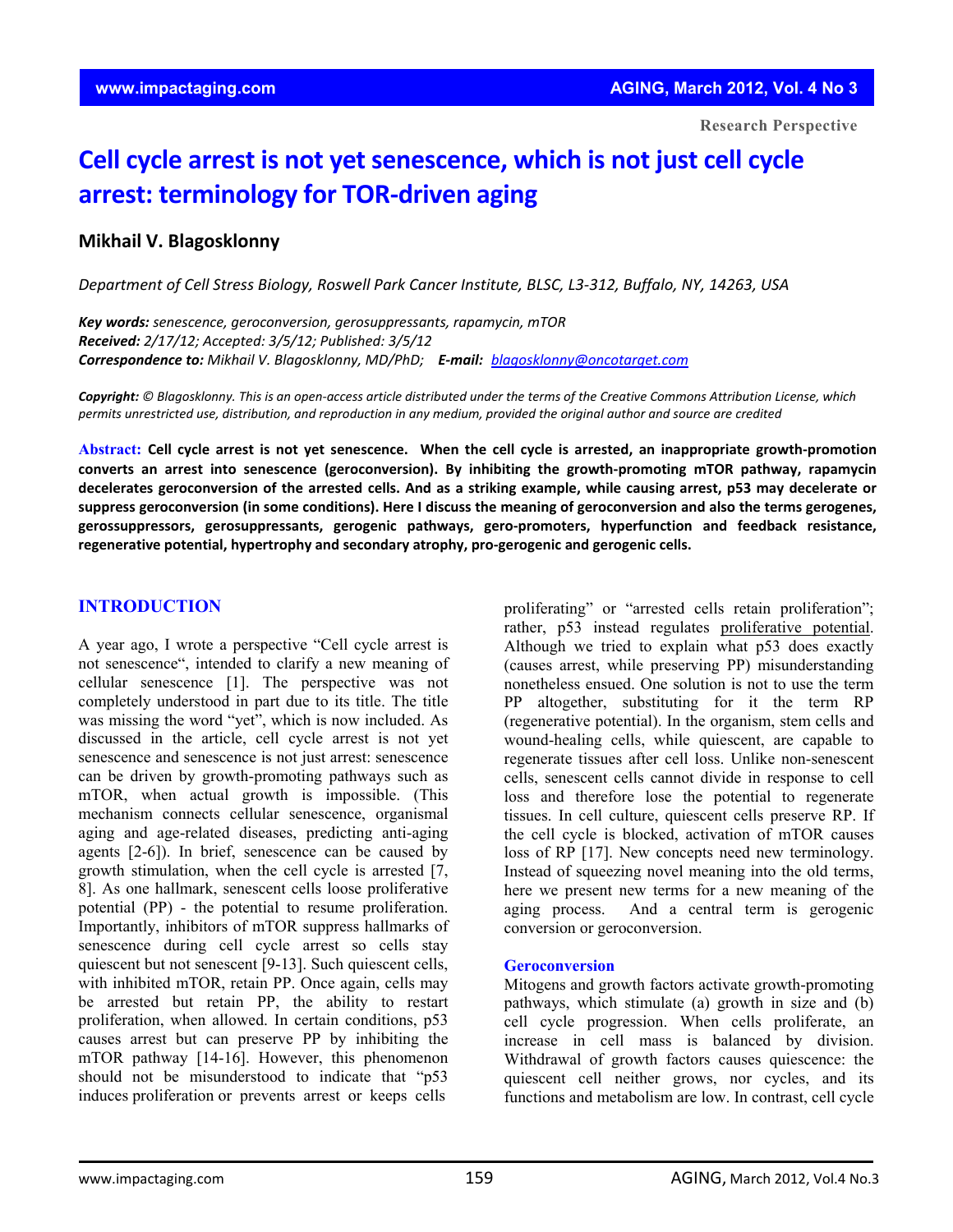blockage, in the presence of growth-stimulation leads to senescence (Figure 1). Hallmarks of senescence include a large flat morphology, senescence-associated betagalactosidase (SA-beta-gal) staining, cellular overactivation and hyper-function, feedback signal resistance and loss of RP (that is, the inability to restart proliferation when the cell cycle inhibitor is removed). For example, in one well-studied cellular model, inducible ectopic expression of p21 causes cycle arrest (day 1) and senescence (after 3 days) [18, 19]. At first, the arrested cells are quiescent-like: they are not hypertrophic, and they are SA-beta-gal negative and retain RP. Thus, they can restart proliferation when p21 expression is switched off. After 3 days, however, the cells acquire a senescent morphology and, if p21 is then switched off, the cells cannot restart proliferation or die in mitosis [19]. Importantly, while inhibiting the cell cycle, p21 does not inhibit the mTOR pathway [8-17, 20, 21]. mTOR and perhaps some other growthpromoting pathways convert quiescence (day 1) into senescence (day 3). Inhibition of mTOR by rapamycin decelerates this 'geroconversion' [8-17, 20, 21].



**Figure 1. Quiescence versus senescence.** Q: quiescent cell. In the absence of the growth factors, normal cells undergo cell cycle arrest. S: senescent cell. When cell cycle is arrested, the growth signal (if it cannot reactivate cycling) drives senescence.

Similarly other inhibitors of mTOR also suppress geroconversion [10, 11]. For example, in some cell lines, induction of p53 inhibits mTOR [22-26] and other anabolic pathways [27-32], thus suppressing geroconversion in cells arrested by ectopic p21 [14]. By itself, p53 causes cell cycle arrest but can suppress geroconversion [14-17, 33-35]. In cell culture, cell cycle arrest and geroconversion are initiated simultaneously.

In proliferating cultured cells (especially cancer cells) mTOR is activated. Many agents cause cell cycle arrest without inhibiting mTOR (or other growth factorsensing pathways). Once arrested, such cells are rapidly converted to senescent cells. This is accelerated geroconversion. So it may seem that senescence is "caused" by cell cycle arrest. The above examples, however, suggest that senescence is caused by growthstimulation when the cell cycle is arrested.

In the organism, most cells are arrested and geroconversion can be slow. When chronically stimulated (but still arrested) they can become senescent. This physiological geroconversion can be imitated in cell culture [17].

The terms gerogenic conversion and oncogenic transformation sound alike.This is not a coincidence for choosing the term geroconversion. *Gerogenic conversion and oncogenic transformation are two sides of the same process*.

#### **Gerogenic oncogenes and gerogenes**

Activation of growth factor receptors, Ras and Raf family members and members of the MAPK and PI3K/Akt pathways are universal in cancer [36-38]. All these oncogenes activate the mTOR pathway [39-47]. They are gerogenic oncogenes, which drive the geroconversion of arrested cells. Because strong growth-promoting (mitogenic) signals induce cell cycle arrest [48-54], strong mitogenic signaling causes both conditions of senescence: arrest and mTOR/growth signal (Figure 2A). To avoid senescence, cancer cells must disable cell cycle control (Figure 2B) by either loss of p16, p53 and Rb or activation of c-myc, for example [36-38, 48, 55, 56]. In proliferating cells, gerogenic oncogenes render cells malignant and progerogenic (see below). The same gerogenic oncogenes or their analogs accelerate aging and shorten life span in diverse species from worm to mammals. Therefore, these genes can be termed gerogenes [57]. Thus, the mTOR pathway shortens life span, whereas rapamycin extends life span [58-75]. Not coincidentally, Mutations that increase the life span of *C. elegans* inhibit tumor growth [76]. Finally, metabolic self-destruction, known as chronological senescence in yeast [60, 61, 77] is also stimulated by gerogenes and is inhibited by rapamycin [78].

#### **Gerosuppressors**

Gerosuppressors are genes (and their products) that suppress geroconversion. Gerosuppressors (for example, PTEN, AMPK, sirtuins, TSC2, NF-1 and p53) antagonize the mTOR pathway (see for ref. [57]). Their inactivation shortens life span in model organisms.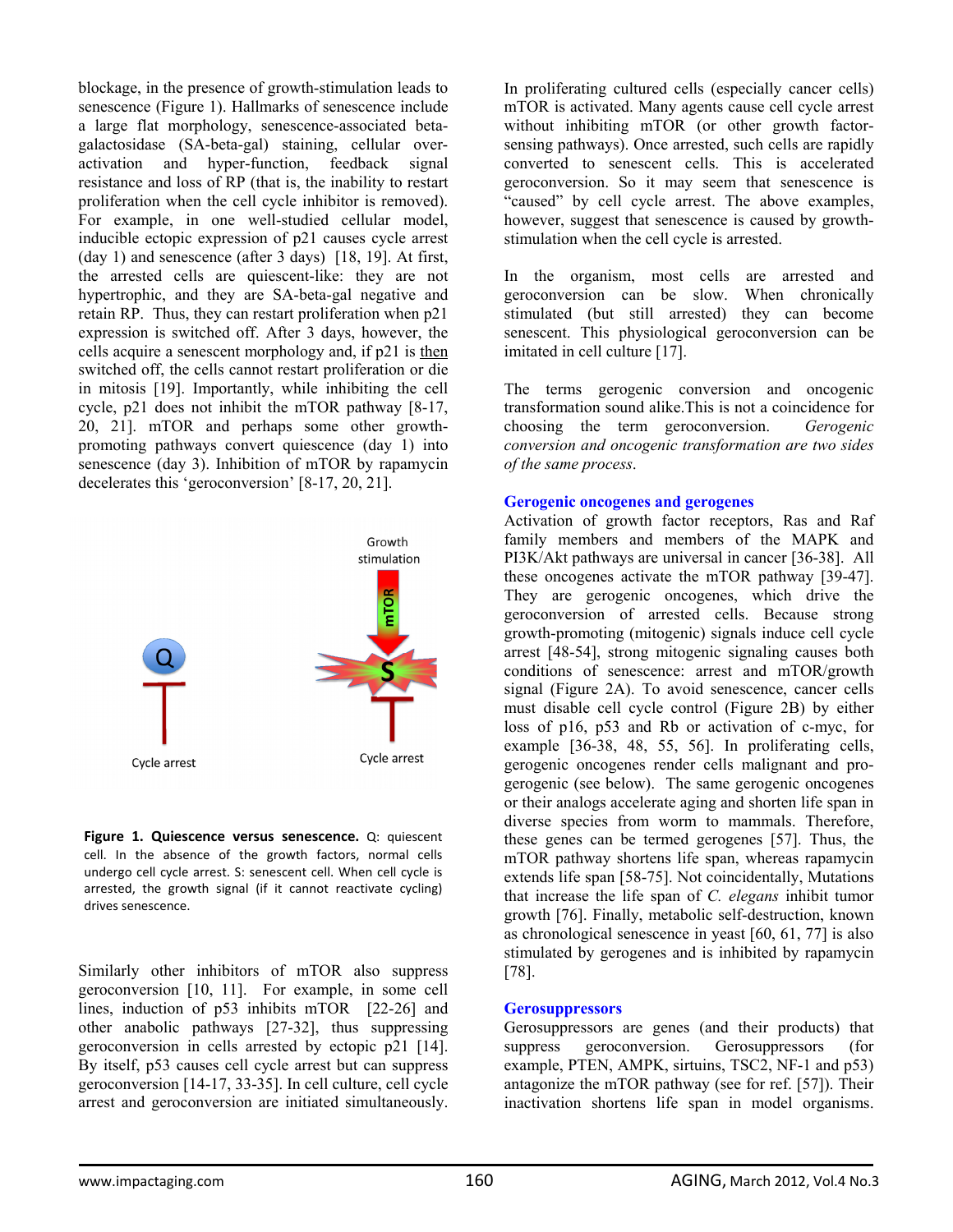Gerosuppressors are also tumor suppressors. So gerosuppressors suppress both geroconversion and cancer.

#### **Gerosuppressants**

Gerosuppressants are small molecules (such as rapamycin) that suppress geroconversion. Not coincidentally, rapamycin also extends life span in diverse species from yeast to mammals. They can, in theory, be used to treat age-related diseases by slowing down aging, thus extending both maximal and healthy lifespan.

## **Gero promoters**

Small molecules or drugs that can accelerate or promote geroconversion. One potential candidate is phorbol esters, which can activate mTOR in some cells. Not surprisingly, it is also a tumor-promoter.

## **Gerogenic pathways**

Gerogenic signaling pathways promote geroconversion. Whether gerogenic pathways cause or abrogate cell cycle arrest is irrelevant. For example, strong mitogenic/growth signals can induce cell cycle arrest, instead of proliferation [48-54]. Simultaneously, in arrested cells, growth signals cause geroconversion, leading to senescence (Figure 2A). As another example, the effects of p53 on cell cycle and geroconverion can be dissociated [14].

## **Pro-gerogenic conversion**

In proliferating cells, overactivation of the mTOR pathway renders them pro-gerogenic. Cancer cells are proliferating pro-gerogenic cells. When such cells are forcefully arrested, they become senescent. Also,

stimulation of mTOR in normal stem cells causes hyper-proliferation, pro-gerogenic conversion and cell exhaustion [79-84], contributing to aging.

#### **Gerogenic cell**

Although loss of RP is very useful marker of senescence in cell culture, this marker may not play a key role in age-related pathologies in the organism, because most post-mitotic cells should not be able to restart proliferation anyway. (Notable exceptions are stem, wound-healing and satellite cells). I suggest that active mTOR in arrested cells is a crucial marker of gerogenic cells and early senescence. Gerogenic (senescent) and quiescent cells can be distinguished by the levels of phosphorylated S6 (pS6), the ribosomal protein that is phosphorylated in response to mTOR activation: high in senescent cells and low in quiescent cells. Levels of pS6 in senescent cells may remain similar to the levels of pS6 in proliferating cells. So senescent/gerogenic cells have many features of proliferating cells. Interestingly, basal (fasting) levels pS6 were elevated in old mice [85]. Gerogenic cells could be defined as arrested cell with activated mTOR. The most physiologically relevant features are hypertrophy, hyperfunction and feedback resistance.

## **Hypertrophy**

Growth signals during cell cycle arrest lead to an enlarged cell morphology. From theoretical perspective, hypertrophy will eventually be limited by activation of lysosomes/autophagy [7]. This phenomenon may explain the activity of SA-beta-Gal, which is lysosomal enzyme [86-88] and active autophagy despite active mTOR [89, 90].



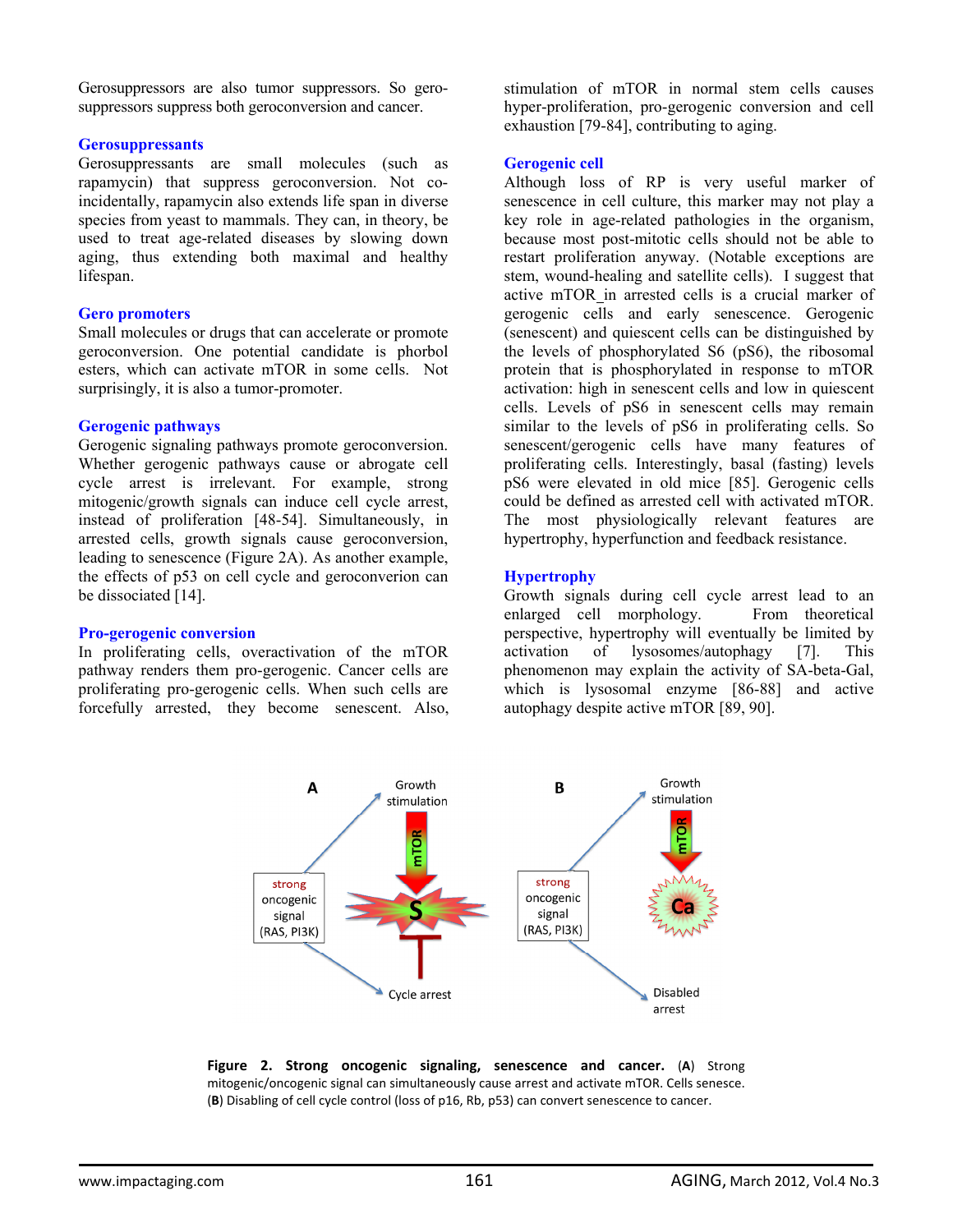#### **Hyperfunction**

Due to over-stimulation, senescent cells are hyperfunctional. For example, For example, senescent fibroblasts secrete many cytokines, growth factors and proteases (the hypersecretory senescence-associated secretory phenotype or SASP), senescent osteoclasts resorb bones, smooth muscle cells contract, platelets aggregate, neutrophils generate ROS, neurons charge, endocrine cells produce hormones. Noteworthy, SASP as a marker of senescence [91-99] is an example of hyperfunction.

#### **Feedback resistance**

Overactivation of signaling pathways causes signal resistance due to feedback inactivation of the signaling pathway. As an example, mTOR/S6K overactivation causes insulin and GF resistance [100-104].

#### **Secondary atrophy**

Hyperfunctions are associated with hypertrophy and hyperplasia. Yet, at the end, cells may fail either to function or to survive, leading to secondary atrophy. When cells fail, conditions become TOR-independent and terminal. This conceals hyperfunction as an initial cause, misleadingly presenting aging as a decline.

#### **From gerogenic cells to organismal aging**

You might notice that an accumulation of molecular damage was never mentioned in this article. It was unneeded. Cellular aging and geroconversion is not caused by accumulation of random molecular damage. Although damage accumulates, I suggest that the organism does not live long enough to suffer from this accumulation with one special exception that illuminates the rule [105]. (The weakness of free radical damage theory was discussed in detail [106-114]).

One definition of organismal aging is an increase in the probability of death. Gerogenic cells (due to their hyper-activity and signal-resistance) may slowly cause atherosclerosis, hypertension, insulin-resistance, obesity, cancer, neurodegeneration, age-related macular degeneration, prostate enlargement, menopause, hair loss, osteoporosis, osteoarthritis, benign tumors and skin alterations. These conditions lead to damage -- not molecular damage but organ and system damage. Examples include beta-cell failure [115], ovarian failure (menopause) [116], myocardial infarction, stroke, renal failure, broken hips, cancer metastases and so on [6, 117]. These are acute catastrophes, which cause death. I suggest that by suppressing geroconversion, gerosuppressants will prevent diseases and extend healthy life span.

# **ACKNOWLEDGMENTS**

I thank Judith Campisi (Buck Institute for Age Research, Novato, CA, USA) and Manuel Serrano (Spanish National Cancer Research Center, Madrid, Spain) for reading or editing this manuscript and for excellent suggestions.

# **CONFLICT OF INTERESTS STATEMENT**

The author of this manuscript has no conflict of interest to declare.

# **REFERENCES**

**1.** Blagosklonny MV. Cell cycle arrest is not senescence. Aging (Albany NY). 2011; 3: 94‐101.

**2.** Blagosklonny MV. Aging and immortality: quasi‐programmed senescence and its pharmacologic inhibition. Cell Cycle. 2006; 5: 2087‐2102.

**3.** Blagosklonny MV. An anti‐aging drug today: from senescence‐ promoting genes to anti-aging pill. Drug Disc Today. 2007; 12: 218‐224.

**4.** Blagosklonny MV. Paradoxes of aging. Cell Cycle. 2007; 6: 2997‐3003.

**5.** Blagosklonny MV, Hall MN. Growth and aging: a common molecular mechanism. Aging. 2009; 1: 357‐362.

**6.** Blagosklonny MV. mTOR‐driven aging: speeding car without brakes. Cell Cycle. 2009; 8: 4055‐4059.

**7.** Blagosklonny MV. Cell senescence and hypermitogenic arrest. EMBO Rep. 2003; 4: 358‐362.

**8.** Demidenko ZN, Blagosklonny MV. Growth stimulation leads to cellular senescence when the cell cycle is blocked. Cell Cycle. 2008; 7: 3355‐3361.

**9.** Demidenko ZN, Zubova SG, Bukreeva EI, Pospelov VA, Pospelova TV, Blagosklonny MV. Rapamycin decelerates cellular senescence. Cell Cycle. 2009; 8: 1888‐1895.

**10.** Demidenko ZN, Shtutman M, Blagosklonny MV. Pharmacologic inhibition of MEK and PI‐3K converges on the mTOR/S6 pathway to decelerate cellular senescence. Cell Cycle. 2009; 8: 1896‐1900.

**11.** Demidenko ZN, Blagosklonny MV. At concentrations that inhibit mTOR, resveratrol suppresses cellular senescence. Cell Cycle. 2009; 8: 1901‐1904.

**12.** Demidenko ZN, Blagosklonny MV. Quantifying pharmacologic suppression of cellular senescence: prevention of cellular hypertrophy versus preservation of proliferative potential. Aging (Albany NY). 2009; 1: 1008‐1016.

**13.** Pospelova TV, Demidenk ZN, Bukreeva EI, Pospelov VA, Gudkov AV, Blagosklonny MV. Pseudo‐DNA damage response in senescent cells. Cell Cycle. 2009; 8: 4112‐4118.

**14.** Demidenko ZN, Korotchkina LG, Gudkov AV, Blagosklonny MV. Paradoxical suppression of cellular senescence by p53. Proc Natl Acad Sci U S A. 2010; 107: 9660‐9664.

**15.** Korotchkina LG, Leontieva OV, Bukreeva EI, Demidenko ZN, Gudkov AV, Blagosklonny MV. The choice between p53‐induced senescence and quiescence is determined in part by the mTOR pathway. Aging (Albany NY). 2010; 2: 344‐352.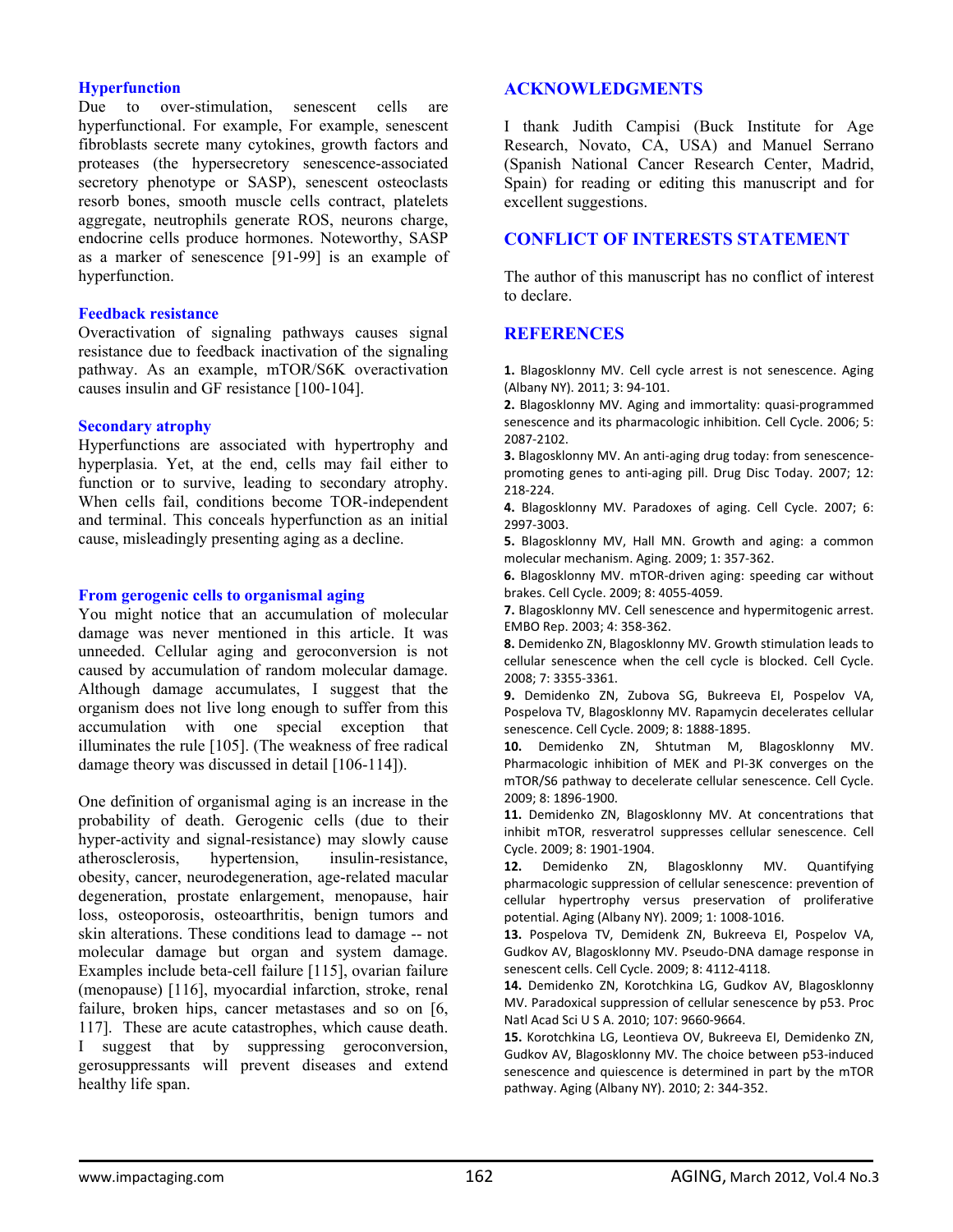**16.** Leontieva O, Gudkov A, Blagosklonny M. Weak p53 permits senescence during cell cycle arrest. Cell Cycle. 2010; 9: 4323‐4327.

**17.** Leontieva OV, Blagosklonny MV. DNA damaging agents and p53 do not cause senescence in quiescent cells, while consecutive re‐activation of mTOR is associated with conversion to senescence. Aging (Albany NY). 2010; 2: 924‐935.

**18.** Chang BD, Xuan Y, Broude EV, Zhu H, Schott B, Fang J, Roninson IB. Role of p53 and p21waf1/cip1 in senescence‐like terminal proliferation arrest induced in human tumor cells by chemotherapeutic drugs. Oncogene. 1999; 18: 4808‐4818.

**19.** Chang BD, Broude EV, Fang J, Kalinichenko TV, Abdryashitov R, Poole JC, Roninson IB. p21Waf1/Cip1/Sdi1‐induced growth arrest is associated with depletion of mitosis‐control proteins and leads to abnormal mitosis and endoreduplication in recovering cells. Oncogene. 2000; 19: 2165‐2170.

**20.** Romanov VS, Abramova MV, Svetlikova SB, Bykova TV, Zubova SG, Aksenov ND, Fornace AJ, Jr., Pospelova TV, Pospelov VA. p21(Waf1) is required for cellular senescence but not for cell cycle arrest induced by the HDAC inhibitor sodium butyrate. Cell Cycle. 2010; 9: 3945‐3955.

**21.** Leontieva OV, Demidenko ZN, Gudkov AV, Blagosklonny MV. Elimination of proliferating cells unmasks the shift from senescence to quiescence caused by rapamycin. PLoS One. 2011; 6: e26126.

**22.** Stambolic V, MacPherson D, Sas D, Lin Y, Snow B, Jang Y, Benchimol S, Mak TW. Regulation of PTEN transcription by p53. Mol Cell. 2001; 8: 317‐325.

**23.** Levine AJ, Feng Z, Mak TW, You H, Jin S. Coordination and communication between the p53 and IGF‐1‐AKT‐TOR signal transduction pathways. Genes Dev. 2006; 20: 267‐275.

**24.** Feng Z, Zhang H, Levine AJ, Jin S. The coordinate regulation of the p53 and mTOR pathways in cells. Proc Natl Acad Sci U S A. 2005; 102: 8204‐8209.

**25.** Feng Z, Hu W, de Stanchina E, Teresky AK, Jin S, Lowe S, Levine AJ. The regulation of AMPK beta1, TSC2, and PTEN expression by p53: stress, cell and tissue specificity, and the role of these gene products in modulating the IGF‐1‐AKT‐mTOR pathways. Cancer Res. 2007; 67: 3043‐3053.

**26.** Feng Z, Levine AJ. The regulation of energy metabolism and the IGF‐1/mTOR pathways by the p53 protein. Trends Cell Biol. 2010; 20: 427‐434.

**27.** Suzuki S, Tanaka T, Poyurovsky MV, Nagano H, Mayama T, Ohkubo S, Lokshin M, Hosokawa H, Nakayama T, Suzuki Y, Sugano S, Sato E, Nagao T, Yokote K, Tatsuno I, Prives C. Phosphate‐activated glutaminase (GLS2), a p53‐inducible regulator of glutamine metabolism and reactive oxygen species. Proc Natl Acad Sci U S A. 2010; 107: 7461‐7466.

**28.** Poyurovsky MV, Prives C. P53 and aging: A fresh look at an old paradigm. Aging (Albany NY). 2010.

**29.** Vousden KH, Ryan KM. p53 and metabolism. Nat Rev Cancer. 2009; 9: 691‐700.

**30.** Vigneron A, Vousden KH. p53, ROS and senescence in the control of aging. Aging (Albany NY). 2010; 2: 471‐474.

**31.** Madan E, Gogna R, Bhatt M, Pati U, Kuppusamy P, Mahdi AA. Regulation of glucose metabolism by p53: Emerging new roles for the tumor suppressor. Oncotarget. 2011; 2: 948‐957.

**32.** Zawacka‐Pankau J, Grinkevich VV, Hunten S, Nikulenkov F, Gluch A, Li H, Enge M, Kel A, Selivanova G. Inhibition of glycolytic enzymes mediated by pharmacologically activated p53: targeting Warburg effect to fight cancer. J Biol Chem. 2011; 286: 41600‐41615.

**33.** Long JS, Ryan KM. p53 and senescence: a little goes a long way. Cell Cycle. 2010; 9: 4050‐4051.

**34.** Santoro R, Blandino G. p53: The pivot between cell cycle arrest and senescence. Cell Cycle. 2010; 9: 4262‐4263.

**35.** Serrano M. Shifting senescence into quiescence by turning up p53. Cell Cycle. 2010; 9: 4256‐4257.

**36.** Vogelstein B, Kinzler KW. Cancer genes and the pathways they control. Nat Med. 2004; 10: 789‐799.

**37.** Cully M, You H, Levine AJ, Mak TW. Beyond PTEN mutations: the PI3K pathway as an integrator of multiple inputs during tumorigenesis. Nat Rev Cancer. 2006; 6: 184‐192.

**38.** Hanahan D, Weinberg RA. Hallmarks of cancer: the next generation. Cell. 2011; 144: 646‐674.

**39.** Hay N, Sonenberg N. Upstream and downstream of mTOR. Genes Dev. 2004; 18: 1926‐1945.

**40.** Sarbassov dos D, Ali SM, Sabatini DM. Growing roles for the mTOR pathway. Curr Opin Cell Biol. 2005; 17: 596‐603.

**41.** Inoki K, Corradetti MN, Guan KL. Dysregulation of the TSC‐ mTOR pathway in human disease. Nat Genet. 2005; 37: 19‐24.

**42.** Wullschleger S, Loewith R, Hall MN. TOR signaling in growth and metabolism. Cell. 2006; 124: 471‐484.

**43.** Dann SG, Selvaraj A, Thomas G. mTOR Complex1‐S6K1 signaling: at the crossroads of obesity, diabetes and cancer. Trends Mol Med. 2007; 13: 252‐259.

**44.** Dazert E, Hall MN. mTOR signaling in disease. Curr Opin Cell Biol. 2011.

**45.** Zoncu R, Efeyan A, Sabatini DM. mTOR: from growth signal integration to cancer, diabetes and ageing. Nat Rev Mol Cell Biol. 2010; 12: 21‐35.

**46.** Conn CS, Qian SB. mTOR signaling in protein homeostasis: less is more? Cell Cycle. 2011; 10: 1940‐1947.

**47.** Ma XM, Blenis J. Molecular mechanisms of mTOR‐mediated translational control. Nat Rev Mol Cell Biol. 2009; 10: 307‐318.

**48.** Serrano M, Lim AW, McCurrach ME, Beach D, Lowe SW. Oncogenic ras provokes premature cell senescence associated with accumulation of p53 and p16INK1A. Cell. 1997; 88: 593‐ 602.

**49.** Lloyd AC, Obermuller F, Staddon S, Barth CF, McMahon M, Land H. Cooperating oncogenes converge to regulate cyclin/cdk complexes. Genes Dev. 1997; 11: 663‐677.

**50.** Sewing A, Wiseman B, Lloyd AC, Land H. High‐intensity Raf signal causes cell cycle arrest mediated by p21Cip1. Mol Cell Biol. 1997; 17: 5588‐5597.

**51.** Woods D, Parry D, Cherwinski H, Bosch E, Lees E, McMahon M. Raf‐induced proliferation or cell cycle arrest is determined by the level of Raf activity with arrest mediated by p21Cip1. Mol Cell Biol. 1997; 17: 5598‐5611.

**52.** Lin AW, Barradas M, Stone JC, van Aelst L, Serrano M, Lowe SW. Premature senescence involving p53 and p16 is activated in response to constitutive MEK/MAPK mitogenic signaling. Genes Dev. 1998; 12: 3008‐3019.

**53.** Zhu JY, Woods D, McMahon M, Bishop JM. Senescence of human fibroblasts induced by oncogenic Raf. Genes Dev. 1998; 12: 2997‐3007.

**54.** Kerkhoff E, Rapp UR. High‐intensity Raf signals convert mitotic cell cycling into cellular growth. Cancer Res. 1998; 58: 1636‐1640.

**55.** Beausejour CM, Krtolica A, Galimi F, Narita M, Lowe SW, Yaswen P, Campisi J. Reversal of human cellular senescence: roles of the p53 and p16 pathways. EMBO J. 2003; 22: 4212‐ 4222.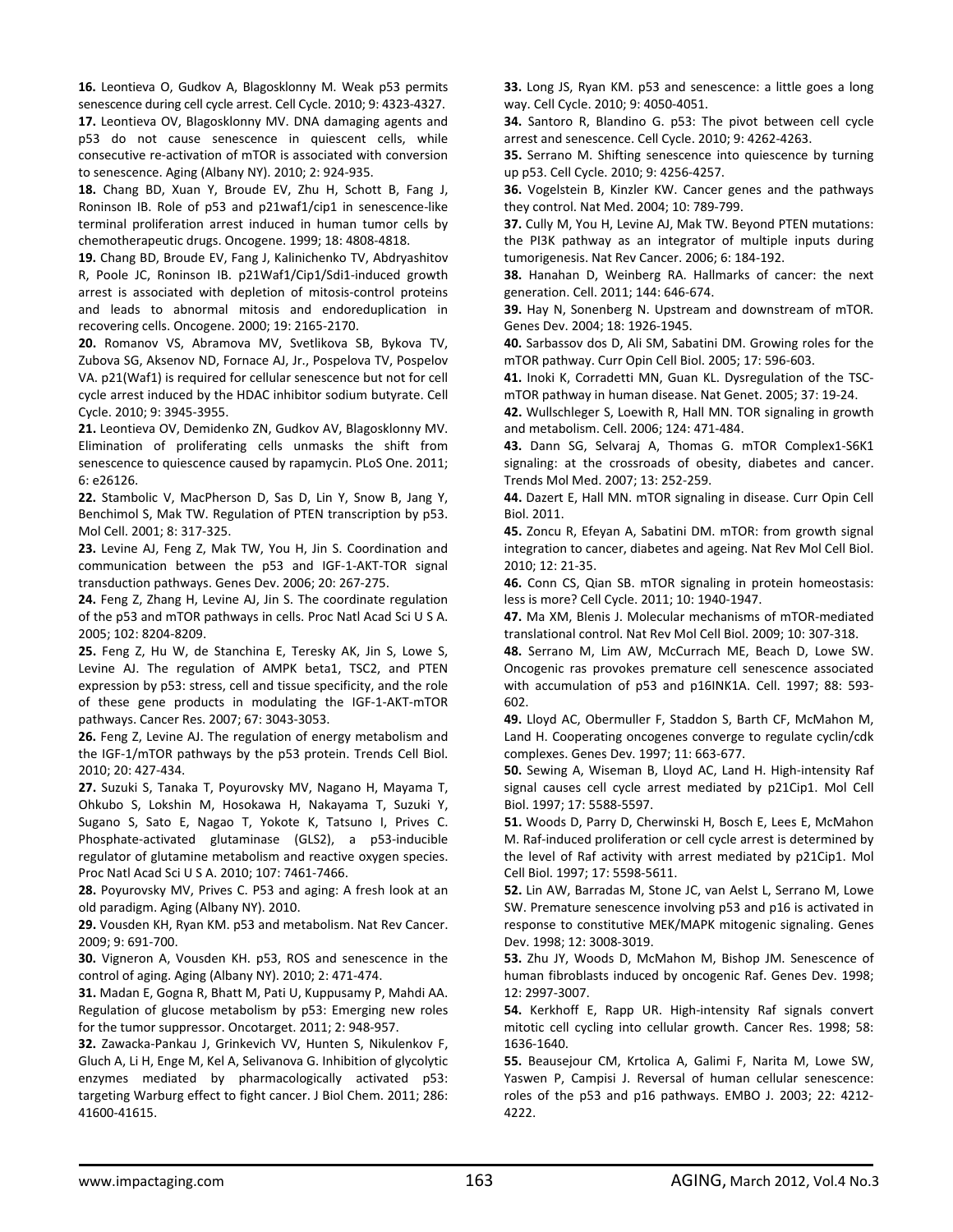**56.** Hueber AO, Evan GI. Traps to catch unwary oncogenes. Trends Genet. 1998; 14: 364‐367.

**57.** Blagosklonny MV. Revisiting the antagonistic pleiotropy theory of aging: TOR‐driven program and quasi‐program. Cell Cycle. 2010; 9: 3151‐3156.

58. Stipp D. A new path to longevity. Sci Am. 2012; 306: 32‐39.

**59.** Vellai T, Takacs‐Vellai K, Zhang Y, Kovacs AL, Orosz L, Muller F. Genetics: influence of TOR kinase on lifespan in C. elegans. Nature. 2003; 426: 620.

**60.** Powers RWr, Kaeberlein M, Caldwell SD, Kennedy BK, Fields S. Extension of chronological life span in yeast by decreased TOR pathway signaling. Genes Dev. 2006; 20: 174‐184.

**61.** Kaeberlein M, Powers RWr, K.K. S, Westman EA, Hu D, Dang N, Kerr EO, Kirkland KT, Fields S, Kennedy BK. Regulation of yeast replicative life span by TOR and Sch9 in response to nutrients. Science. 2005; 310: 1193‐1196.

**62.** Jia K, Chen D, Riddle DL. The TOR pathway interacts with the insulin signaling pathway to regulate C. elegans larval development, metabolism and life span. Development. 2004; 131: 3897‐3906.

**63.** Kapahi P, Zid BM, Harper T, Koslover D, Sapin V, Benzer S. Regulation of lifespan in Drosophila by modulation of genes in the TOR signaling pathway. Curr Biol. 2004; 14: 885‐890.

**64.** Hansen M, Taubert S, Crawford D, Libina N, Lee SJ, Kenyon C. Lifespan extension by conditions that inhibit translation in Caenorhabditis elegans. Aging Cell. 2007; 6: 95‐110.

**65.** Harrison DE, Strong R, Sharp ZD, Nelson JF, Astle CM, Flurkey K, Nadon NL, Wilkinson JE, Frenkel K, Carter CS, Pahor M, Javors MA, Fernandezr E, Miller RA. Rapamycin fed late in life extends lifespan in genetically heterogenous mice. Nature. 2009; 460: 392‐396.

**66.** Selman C, Tullet JM, Wieser D, Irvine E, Lingard SJ, Choudhury AI, Claret M, Al‐Qassab H, Carmignac D, Ramadani F, Woods A, Robinson IC, Schuster E, Batterham RL, Kozma SC, Thomas G et al. Ribosomal protein S6 kinase 1 signaling regulates mammalian life span. Science. 2009; 326: 140‐144.

**67.** Moskalev AA, Shaposhnikov MV. Pharmacological Inhibition of Phosphoinositide 3 and TOR Kinases Improves Survival of Drosophila melanogaster. Rejuvenation Res. 2010; 13: 246‐247.

**68.** Bjedov I, Toivonen JM, Kerr F, Slack C, Jacobson J, Foley A, Partridge L. Mechanisms of life span extension by rapamycin in the fruit fly Drosophila melanogaster. Cell Metab. 2010; 11: 35‐ 46.

**69.** Miller RA, Harrison DE, Astle CM, Baur JA, Boyd AR, de Cabo R, Fernandez E, Flurkey K, Javors MA, Nelson JF, Orihuela CJ, Pletcher S, Sharp ZD, Sinclair D, Starnes JW, Wilkinson JE et al. Rapamycin, But Not Resveratrol or Simvastatin, Extends Life Span of Genetically Heterogeneous Mice. J Gerontol A Biol Sci Med Sci. 2011; 66: 191‐201.

**70.** Anisimov VN, Zabezhinski MA, Popovich IG, Piskunova TS, Semenchenko AV, Tyndyk ML, Yurova MN, Antoch MP, Blagosklonny MV. Rapamycin extends maximal lifespan in cancer‐prone mice. Am J Pathol. 2010; 176: 2092‐2097.

**71.** Anisimov VN, Zabezhinski MA, Popovich IG, Piskunova TS, Semenchenko AV, Tyndyk ML, Yurova MN, Blagosklonny MV. Rapamycin increases lifespan and inhibits spontaneous tumorigenesis in inbred female mice. Cell Cycle. 2011; 10: 4230‐ 4236.

**72.** Kapahi P, Chen D, Rogers AN, Katewa SD, Li PW, Thomas EL, Kockel L. With TOR, less is more: a key role for the conserved nutrient‐sensing TOR pathway in aging. Cell Metab. 2010; 11: 453‐465.

**73.** Blagosklonny MV. Rapamycin and quasi‐programmed aging: Four years later. Cell Cycle. 2010; 9: 1859‐1862.

**74.** Bjedov I, Partridge L. A longer and healthier life with TOR down‐regulation: genetics and drugs. Biochem Soc Trans. 2011; 39: 460‐465.

**75.** Katewa SD, Kapahi P. Role of TOR signaling in aging and related biological processes in Drosophila melanogaster. Exp Gerontol. 2011; 46: 382‐390.

**76.** Pinkston JM, Garigan D, Hansen M, Kenyon C. Mutations that increase the life span of C. elegans inhibit tumor growth. Science. 2006; 313: 971‐975.

**77.** Burtner CR, Murakami CJ, Kennedy BK, Kaeberlein M. A molecular mechanism of chronological aging in yeast. Cell Cycle. 2009; 8: 1256‐1270.

**78.** Leontieva OV, Blagosklonny MV. Yeast‐like chronological senescence in mammalian cells: phenomenon, mechanism and pharmacological suppression. Aging (Albany NY). 2011; 3: 1078‐ 1091.

**79.** Blagosklonny MV. Aging, stem cells, and mammalian target of rapamycin: a prospect of pharmacologic rejuvenation of aging stem cells. Rejuvenation Res. 2008; 11: 801‐808.

**80.** Chen C, Liu Y, Zheng P. mTOR regulation and therapeutic rejuvenation of aging hematopoietic stem cells. Sci Signal. 2009; 2: ra75.

**81.** Gan B, Sahin E, Jiang S, Sanchez‐Aguilera A, Scott KL, Chin L, Williams DA, Kwiatkowski DJ, DePinho RA. mTORC1‐dependent and -independent regulation of stem cell renewal, differentiation, and mobilization. Proc Natl Acad Sci U S A. 2008; 105: 19384‐19389.

**82.** Gan B, DePinho RA. mTORC1 signaling governs hematopoietic stem cell quiescence. Cell Cycle. 2009; 8: 1003-1006.

**83.** Castilho RM, Squarize CH, Chodosh LA, Williams BO, Gutkind JS. mTOR mediates Wnt‐induced epidermal stem cell exhaustion and aging. Cell Stem Cell. 2009; 5: 279‐289.

**84.** Wang CY, Kim HH, Hiroi Y, Sawada N, Salomone S, Benjamin LE, Walsh K, Moskowitz MA, Liao JK. Obesity increases vascular senescence and susceptibility to ischemic injury through chronic activation of Akt and mTOR. Sci Signal. 2009; 2: ra11.

**85.** Sengupta S, Peterson TR, Laplante M, Oh S, Sabatini DM. mTORC1 controls fasting-induced ketogenesis and modulation by ageing. Nature. 2010; 468: 1100‐1104.

**86.** Kurz DJ, Decary S, Hong Y, Erusalimsky JD. Senescence‐ associated (beta)‐galactosidase reflects an increase in lysosomal mass during replicative ageing of human endothelial cells. J Cell Sci. 2000; 113 ( Pt 20): 3613‐3622.

**87.** DeJesus V, Rios I, Davis C, Chen Y, Calhoun D, Zakeri Z, Hubbard K. Induction of apoptosis in human replicative senescent fibroblasts. Exp Cell Res. 2002; 274: 92‐99.

**88.** Hampel B, Malisan F, Niederegger H, Testi R, Jansen‐Durr P. Differential regulation of apoptotic cell death in senescent human cells. Exp Gerontol. 2004; 39: 1713‐1721.

**89.** Narita M, Young AR, Arakawa S, Samarajiwa SA, Nakashima T, Yoshida S, Hong S, Berry LS, Reichelt S, Ferreira M, Tavare S, Inoki K, Shimizu S. Spatial coupling of mTOR and autophagy augments secretory phenotypes. Science. 2011; 332: 966‐970.

**90.** Narita M, Young AR. Autophagy facilitates oncogene‐induced senescence. Autophagy. 2009; 5: 1046‐1047.

**91.** CoppŽ JP, Patil CK, Rodier F, Sun Y, Mu–oz DP, Goldstein J,